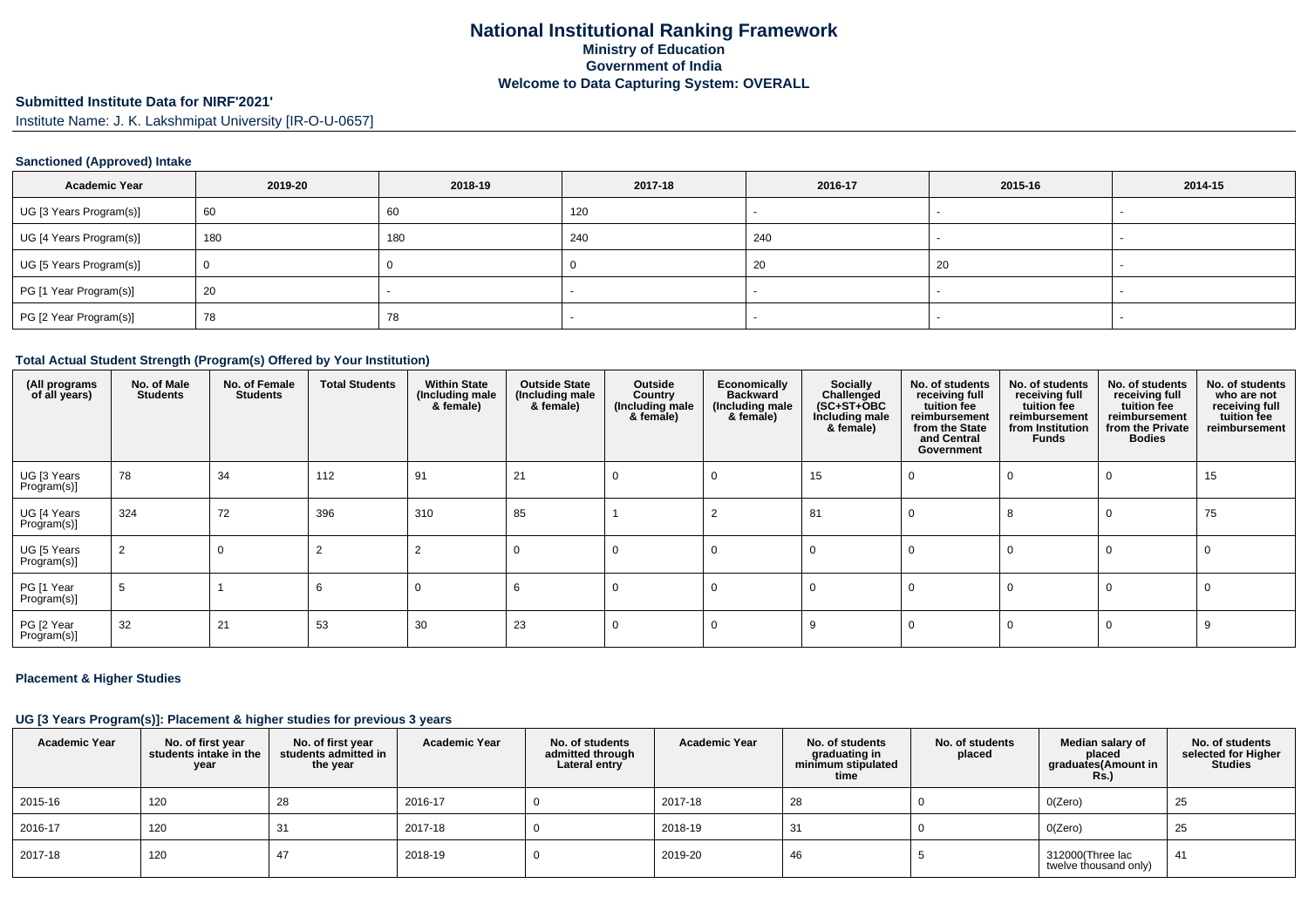### **UG [4 Years Program(s)]: Placement & higher studies for previous 3 years**

| <b>Academic Year</b> | No. of first year<br>students intake in the<br>year | No. of first vear<br>students admitted in<br>the year | <b>Academic Year</b> | No. of students<br>admitted through<br>Lateral entry | <b>Academic Year</b> | No. of students<br>graduating in<br>minimum stipulated<br>time | No. of students<br>placed | Median salary of<br>placed<br>graduates(Amount in<br>Rs.) | No. of students<br>selected for Higher<br><b>Studies</b> |
|----------------------|-----------------------------------------------------|-------------------------------------------------------|----------------------|------------------------------------------------------|----------------------|----------------------------------------------------------------|---------------------------|-----------------------------------------------------------|----------------------------------------------------------|
| 2014-15              | 360                                                 | 66                                                    | 2015-16              | U                                                    | 2017-18              | 59                                                             | 24                        | 342000(three lac forty<br>two thousand only)              | 18                                                       |
| 2015-16              | 360                                                 | 103                                                   | 2016-17              | υ                                                    | 2018-19              | 91                                                             | 55                        | 3000000(three lac<br>only)                                | 12                                                       |
| 2016-17              | 240                                                 | 169                                                   | 2017-18              | υ                                                    | 2019-20              | 140                                                            | 95                        | 320000(three lac<br>twenty thousand only)                 | 2                                                        |

### **UG [5 Years Program(s)]: Placement & higher studies for previous 3 years**

| <b>Academic Year</b> | No. of first year<br>students intake in the<br>year | No. of first year<br>students admitted in<br>the year | <b>Academic Year</b> | No. of students<br>admitted through<br>Lateral entry | <b>Academic Year</b> | No. of students<br>graduating in<br>minimum stipulated<br>time | No. of students<br>placed | Median salary of<br>placed<br>graduates(Amount in<br><b>Rs.)</b> | No. of students<br>selected for Higher<br><b>Studies</b> |
|----------------------|-----------------------------------------------------|-------------------------------------------------------|----------------------|------------------------------------------------------|----------------------|----------------------------------------------------------------|---------------------------|------------------------------------------------------------------|----------------------------------------------------------|
| 2013-14              | 20                                                  |                                                       | 2014-15              |                                                      | 2017-18              |                                                                |                           | O(Zero)                                                          |                                                          |
| 2014-15              | 20                                                  |                                                       | 2015-16              |                                                      | 2018-19              |                                                                |                           | O(Zero)                                                          |                                                          |
| 2015-16              | 20                                                  |                                                       | 2016-17              |                                                      | 2019-20              |                                                                |                           | O(Zero)                                                          |                                                          |

# **PG [1 Years Program(s)]: Placement & higher studies for previous 3 years**

| <b>Academic Year</b> | No. of first year<br>students intake in the<br>year | No. of first year<br>students admitted in<br>the year | <b>Academic Year</b> | No. of students graduating in minimum<br>stipulated time | No. of students<br>placed | Median salary of<br>placed<br>graduates(Amount in<br><b>Rs.)</b> | No. of students<br>selected for Higher<br><b>Studies</b> |
|----------------------|-----------------------------------------------------|-------------------------------------------------------|----------------------|----------------------------------------------------------|---------------------------|------------------------------------------------------------------|----------------------------------------------------------|
| 2017-18              |                                                     |                                                       | 2017-18              |                                                          |                           | O(Zero)                                                          |                                                          |
| 2018-19              |                                                     |                                                       | 2018-19              |                                                          |                           | O(Zero)                                                          |                                                          |
| 2019-20              | 20                                                  |                                                       | 2019-20              |                                                          |                           | O(Zero)                                                          |                                                          |

# **PG [2 Years Program(s)]: Placement & higher studies for previous 3 years**

| <b>Academic Year</b> | No. of first year<br>students intake in the<br>year | No. of first year<br>students admitted in<br>the year | <b>Academic Year</b> | No. of students graduating in minimum<br>stipulated time | No. of students<br>placed | Median salary of<br>placed<br>graduates(Amount in<br>$Rs$ ) | No. of students<br>selected for Higher<br><b>Studies</b> |
|----------------------|-----------------------------------------------------|-------------------------------------------------------|----------------------|----------------------------------------------------------|---------------------------|-------------------------------------------------------------|----------------------------------------------------------|
| 2016-17              | 100                                                 | 26                                                    | 2017-18              | 26                                                       | 20                        | 300000(three lac only)                                      |                                                          |
| 2017-18              | 78                                                  |                                                       | 2018-19              |                                                          | 10                        | 400000(four lac only)                                       |                                                          |
| 2018-19              | 78                                                  | 26                                                    | 2019-20              | 26                                                       | 13                        | 362000(three lac sixty<br>two thousand)                     |                                                          |

### **Ph.D Student Details**

| Ph.D (Student pursuing doctoral program till 2019-20 Students admitted in the academic year 2020-21 should not be entered here.) |  |  |  |  |  |  |
|----------------------------------------------------------------------------------------------------------------------------------|--|--|--|--|--|--|
| <b>Total Students</b>                                                                                                            |  |  |  |  |  |  |
| Full Time                                                                                                                        |  |  |  |  |  |  |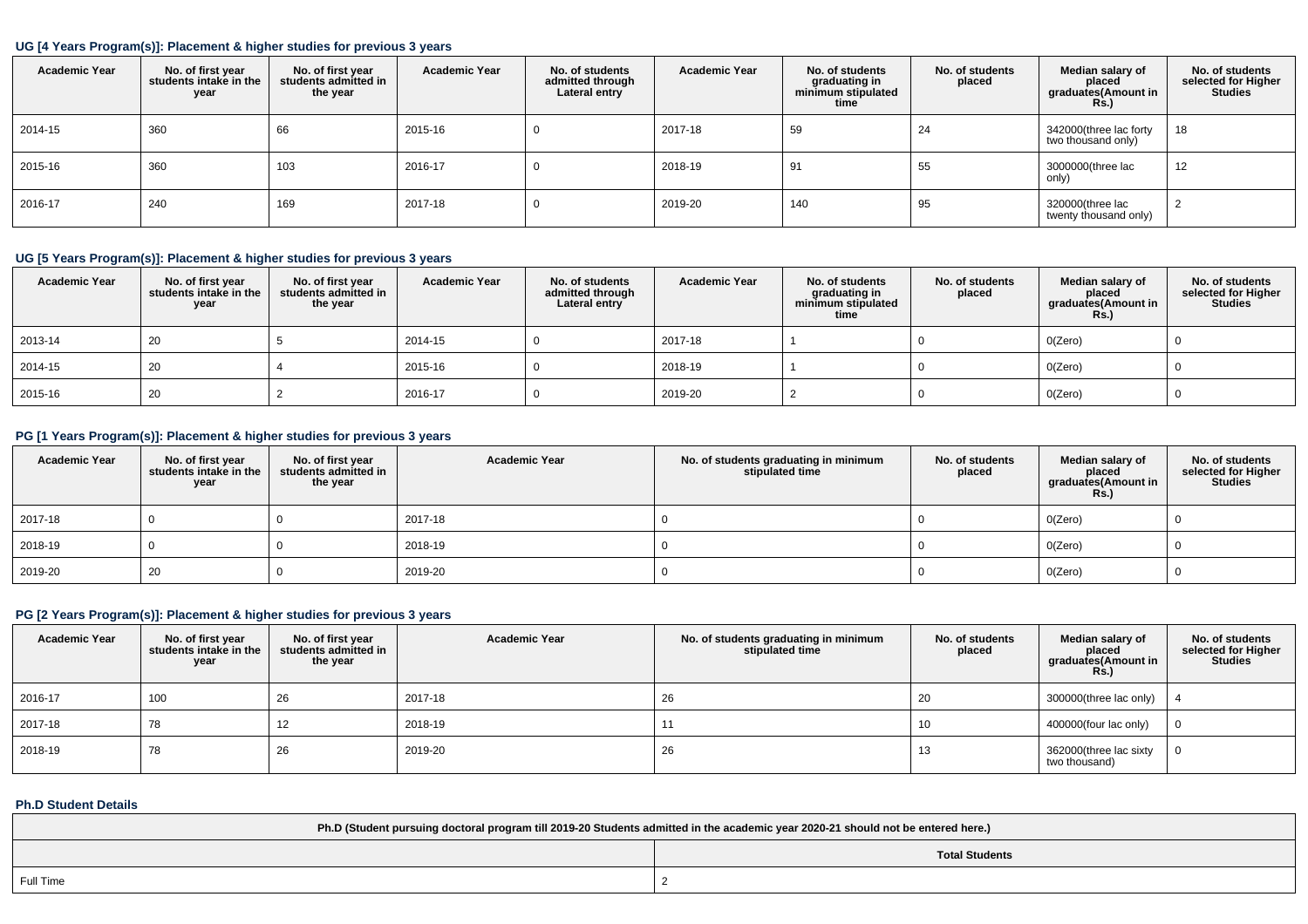| Part Time                                                  |         | 37      |         |  |  |  |  |
|------------------------------------------------------------|---------|---------|---------|--|--|--|--|
| No. of Ph.D students graduated (including Integrated Ph.D) |         |         |         |  |  |  |  |
|                                                            | 2019-20 | 2018-19 | 2017-18 |  |  |  |  |
| Full Time                                                  |         |         |         |  |  |  |  |
| Part Time                                                  |         |         |         |  |  |  |  |

# **Financial Resources: Utilised Amount for the Capital expenditure for previous 3 years**

| Academic Year                                                                                        | 2019-20                                                                   | 2018-19                                                    | 2017-18                                                                      |  |  |  |  |  |
|------------------------------------------------------------------------------------------------------|---------------------------------------------------------------------------|------------------------------------------------------------|------------------------------------------------------------------------------|--|--|--|--|--|
|                                                                                                      | <b>Utilised Amount</b>                                                    | <b>Utilised Amount</b>                                     | <b>Utilised Amount</b>                                                       |  |  |  |  |  |
| Annual Capital Expenditure on Academic Activities and Resources (excluding expenditure on buildings) |                                                                           |                                                            |                                                                              |  |  |  |  |  |
| Library                                                                                              | 2119475 (Twenty One Lakh Nineteen Thousand Four Hundred<br>Seventy Five ) | 1661040 (Sixteen Lakh Sixty One Thousand Forty)            | 2721671 (Twenty Seven Lakh Twenty One Thousand Six<br>Hundred Seventy One)   |  |  |  |  |  |
| New Equipment for Laboratories                                                                       | 167680 (One Lakh Sixty Seven Thousand Six Hundred Eighty)                 | 413652 (Four Lakh Thirteen Thousand Six Hundred Fifty Two) | 808744 (Eight Lakh Eight Thousand Seven Hundred Forty<br>Four)               |  |  |  |  |  |
| <b>Engineering Workshops</b>                                                                         | 0 (Zero)                                                                  | 0 (Zero)                                                   | 0 (Zero)                                                                     |  |  |  |  |  |
| Other expenditure on creation of Capital Assets (excluding<br>expenditure on Land and Building)      | 3766505 (Thirty Seven Lakh Sixty Six Thousand Five Hundred<br>Five)       | 3978051 (Thirty Nine Lakh Seventy Eight Thousand Fifty One | 20818482 (Two Crore Eight Lakh Eighteen Thousand Four<br>Hundred Eighty Two) |  |  |  |  |  |

# **Financial Resources: Utilised Amount for the Operational expenditure for previous 3 years**

| Academic Year                                                                                                                                                                                  | 2019-20                                                                                   | 2018-19                                                                                  | 2017-18                                                                               |  |  |  |  |
|------------------------------------------------------------------------------------------------------------------------------------------------------------------------------------------------|-------------------------------------------------------------------------------------------|------------------------------------------------------------------------------------------|---------------------------------------------------------------------------------------|--|--|--|--|
|                                                                                                                                                                                                | <b>Utilised Amount</b>                                                                    | <b>Utilised Amount</b>                                                                   | <b>Utilised Amount</b>                                                                |  |  |  |  |
| <b>Annual Operational Expenditure</b>                                                                                                                                                          |                                                                                           |                                                                                          |                                                                                       |  |  |  |  |
| Salaries (Teaching and Non Teaching staff)                                                                                                                                                     | 137939002 (Thirteen Crore Seventy Nine Lakh Thirty Nine<br>Thousand Two)                  | 117951657 (Eleven Crore Seventy Nine Lakh Fifty One<br>Thousand Six Hundred Fifty Seven) | 114906094 (Eleven Crore Forty Nine Lakh Six Thousand Nine<br>Hundred Four )           |  |  |  |  |
| Maintenance of Academic Infrastructure or consumables and<br>other running expenditures(excluding maintenance of hostels<br>and allied services, rent of the building, depreciation cost, etc) | 85899899 (Eight Crore Fifty Eight Lakh Ninety Nine Thousand<br>Eight Hundred Ninety Nine) | 106701152 (Ten Crore Sixty Seven Lakh One Thousand One<br>Hundred Fifty Two )            | 93547232 (Nine Crore Thirty Five Lakh Forty Seven Thousand<br>Two Hundred Thirty Two) |  |  |  |  |
| Seminars/Conferences/Workshops                                                                                                                                                                 | 353096 (Three Lakh Fifty Three Thousand Ninety Six)                                       | 1210350 (Twelve Lakh Ten Thousand Three Hundred Fifty)                                   | 2132282 (Twenty One Lakh Thirty Two Thousand Two<br>Hundred Eighty Two)               |  |  |  |  |

**IPR**

| Calendar year            | 2019 | 2018 | 2017 |
|--------------------------|------|------|------|
| No. of Patents Published |      |      |      |
| No. of Patents Granted   |      |      |      |

### **Sponsored Research Details**

| <b>Financial Year</b>           | 2019-20 | 2018-19 | 2017-18 |
|---------------------------------|---------|---------|---------|
| Total no. of Sponsored Projects |         |         |         |
| Total no. of Funding Agencies   |         |         |         |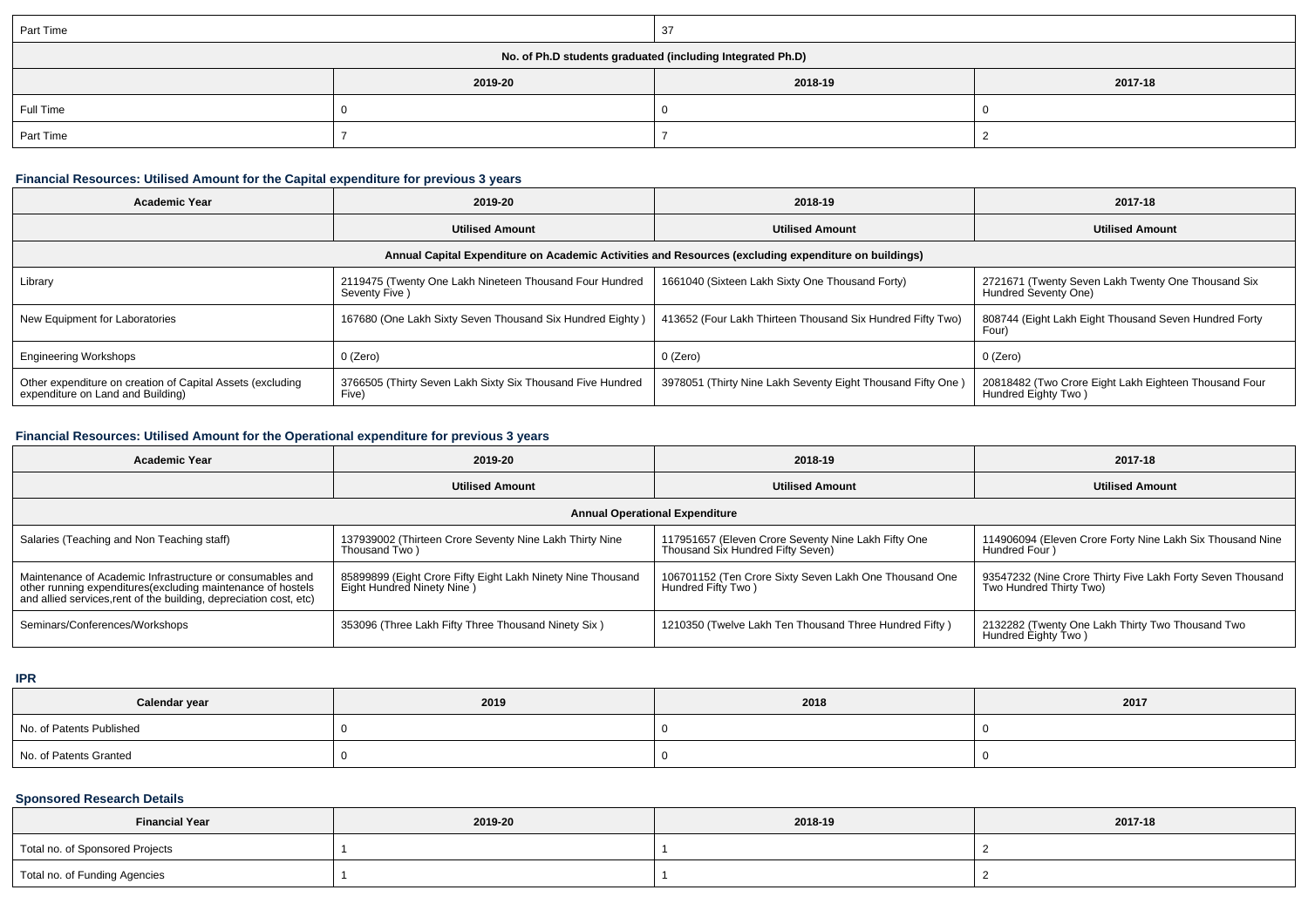| Total<br>≒in Rupees)<br>u (Amoun'<br>ueivet | 105000                 | 269000                        | 1202000       |  |
|---------------------------------------------|------------------------|-------------------------------|---------------|--|
| in Words<br>Amount                          | าousand only<br>٬۱۵ th | ousand only .<br>c Sixty Nine | Thousand only |  |

### **Consultancy Project Details**

| <b>Financial Year</b>                    | 2019-20                                                  | 2018-19                  | 2017-18      |  |  |
|------------------------------------------|----------------------------------------------------------|--------------------------|--------------|--|--|
| Total no. of Consultancy Projects        |                                                          |                          |              |  |  |
| Total no. of Client Organizations        |                                                          |                          |              |  |  |
| Total Amount Received (Amount in Rupees) | 125659                                                   | 55000                    | 200000       |  |  |
| Amount Received in Words                 | One lac twenty five thousand six hundred fifty nine only | Fifty five thousand only | Two Lac Only |  |  |

### **Executive Development Program/Management Development Programs**

| <b>Financial Year</b>                                                             | 2019-20 | 2018-19 | 2017-18 |  |
|-----------------------------------------------------------------------------------|---------|---------|---------|--|
| Total no. of Executive Development Programs/ Management<br>Development Programs   |         |         |         |  |
| Total no. of Participants                                                         |         |         |         |  |
| Total Annual Earnings (Amount in Rupees)(Excluding Lodging<br>& Boarding Charges) |         |         |         |  |
| Total Annual Earnings in Words                                                    | Zero    | Zero    | Zero    |  |

### **PCS Facilities: Facilities of physically challenged students**

| 1. Do your institution buildings have Lifts/Ramps?                                                                                                             | Yes, more than 80% of the buildings |
|----------------------------------------------------------------------------------------------------------------------------------------------------------------|-------------------------------------|
| $\,$ 2. Do your institution have provision for walking aids, includingwheelchairs and transportation from one building to another for<br>handicapped students? | Yes                                 |
| 3. Do your institution buildings have specially designed toilets for handicapped students?                                                                     | Yes, more than 80% of the buildings |

#### **Accreditation**

#### **NBA Accreditation**

| 1. Does your institute have a valid NBA Accreditation? | NO |
|--------------------------------------------------------|----|
|--------------------------------------------------------|----|

#### **NAAC Accreditation**

|                                                                     | N1  |
|---------------------------------------------------------------------|-----|
| <sup>1</sup> . Does your institute have a valid NAAC Accreditation? | יצו |
|                                                                     |     |

### **Faculty Details**

| Srno | Name             | Age | Designation            | Gender | Qualification | <b>Experience (In</b><br><b>Months)</b> | <b>Is Associated</b><br>Last Year | Currently<br>working with<br>institution? | <b>Joining Date</b> | <b>Leaving Date</b> | <b>Association type</b> |
|------|------------------|-----|------------------------|--------|---------------|-----------------------------------------|-----------------------------------|-------------------------------------------|---------------------|---------------------|-------------------------|
|      | Kavita Choudhary | 37  | Associate<br>Professor | Female | Ph.D          | 180                                     | Yes                               | Yes                                       | 27-07-2015          | $- -$               | Regular                 |
|      | Alok Kumar       | -40 | Associate<br>Professor | Male   | Ph.D          | 109                                     | Yes                               | Yes                                       | 01-07-2017          | $- -$               | Regular                 |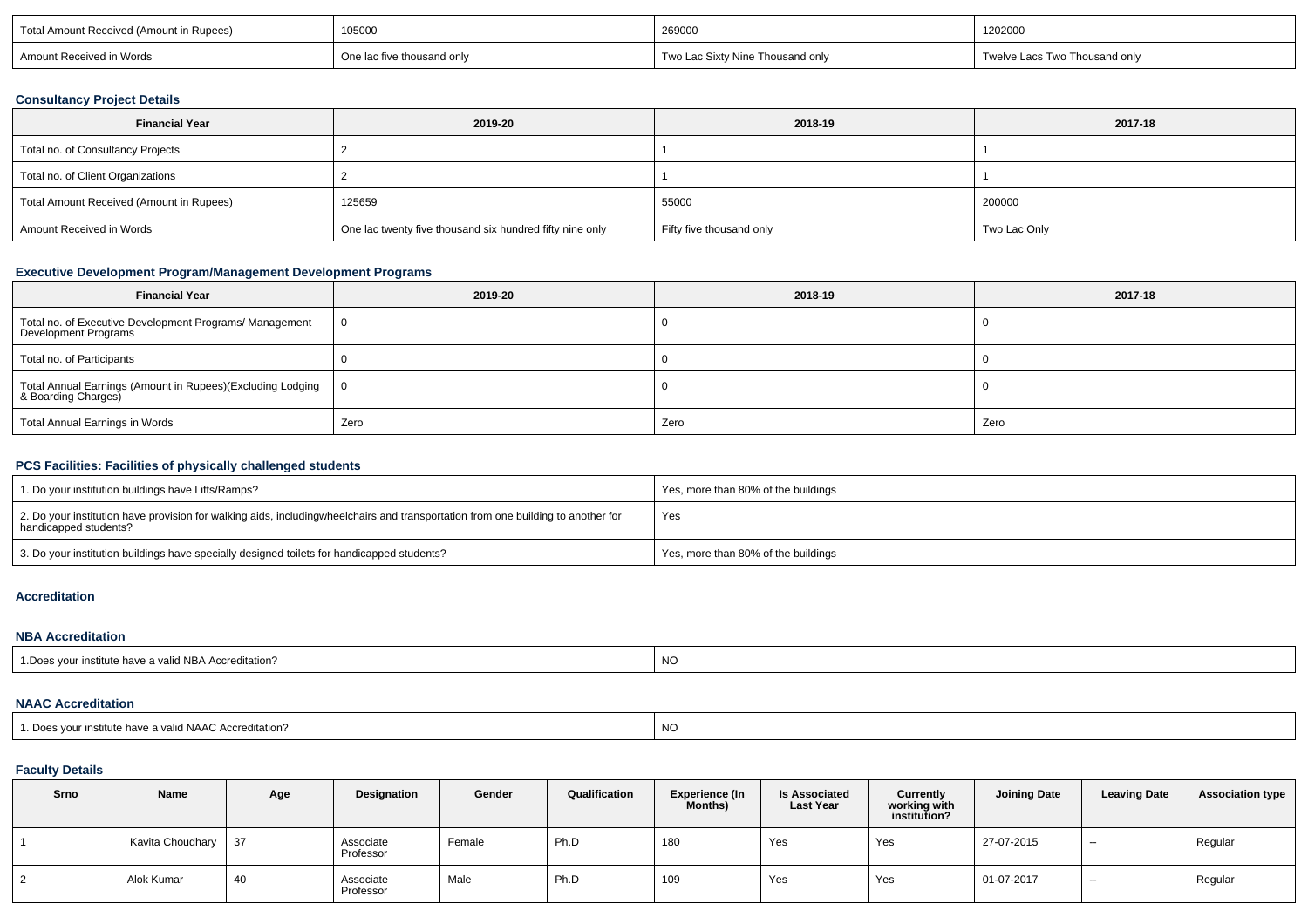| $\mathbf{3}$    | Amit Kumar                       | 32     | Assistant<br>Professor                              | Male   | M.Tech | 75  | Yes | Yes | 12-08-2013 | $\overline{\phantom{a}}$ | Regular |
|-----------------|----------------------------------|--------|-----------------------------------------------------|--------|--------|-----|-----|-----|------------|--------------------------|---------|
| $\overline{4}$  | Amit Kumar Sinhal                | 44     | Professor                                           | Male   | Ph.D   | 269 | No  | Yes | 23-07-2019 | $\ddotsc$                | Regular |
| $5\phantom{.0}$ | Amit Mishra                      | 33     | Assistant<br>Professor                              | Male   | Ph.D   | 36  | Yes | No  | 03-12-2016 | 20-12-2019               | Regular |
| 6               | <b>Bhargav Prajwal</b><br>Pathri | 34     | Assistant<br>Professor                              | Male   | Ph.D   | 48  | No  | Yes | 19-07-2019 | $\overline{\phantom{a}}$ | Regular |
| $\overline{7}$  | Deepika Mishra                   | 36     | Assistant<br>Professor                              | Female | M.Tech | 132 | Yes | Yes | 19-01-2019 | $\overline{\phantom{a}}$ | Regular |
| 8               | Devendra Bhavsar                 | 34     | Assistant<br>Professor                              | Male   | M.Tech | 144 | Yes | Yes | 13-05-2011 | $\overline{\phantom{a}}$ | Regular |
| 9               | Devika Kataria                   | 50     | Associate<br>Professor                              | Female | Ph.D   | 228 | Yes | Yes | 01-12-2016 | $\overline{\phantom{a}}$ | Regular |
| 10              | Dinesh Kumar<br>Sharma           | 51     | Professor                                           | Male   | Ph.D   | 292 | Yes | Yes | 08-05-2019 | $\overline{\phantom{a}}$ | Regular |
| 11              | Divanshu Jain                    | 33     | Assistant<br>Professor                              | Male   | M.Tech | 111 | Yes | Yes | 21-08-2012 | $\overline{\phantom{a}}$ | Regular |
| 12              | Gaurav Raj                       | 35     | Assistant<br>Professor                              | Male   | M.Tech | 102 | No  | Yes | 26-12-2019 | $\overline{\phantom{a}}$ | Regular |
| 13              | Gireesh Kumar                    | 33     | Assistant<br>Professor                              | Male   | Ph.D   | 154 | Yes | Yes | 05-08-2013 | $\overline{\phantom{a}}$ | Regular |
| 14              | Gustavo Sanchez                  | 45     | Professor                                           | Male   | Ph.D   | 276 | Yes | Yes | 18-08-2018 | $\sim$                   | Regular |
| 15              | Hanuman Prasad<br>Agrawal        | 46     | Assistant<br>Professor                              | Male   | M.Tech | 250 | Yes | Yes | 18-12-2014 | $\overline{\phantom{a}}$ | Regular |
| 16              | Indranath<br>Chatterjee          | 28     | Assistant<br>Professor                              | Male   | Ph.D   | 18  | Yes | Yes | 07-01-2019 | $\overline{\phantom{a}}$ | Regular |
| 17              | Jagdish Prasad<br>Sharma         | 41     | Assistant<br>Professor                              | Male   | Ph.D   | 214 | Yes | Yes | 30-05-2011 | $\overline{\phantom{a}}$ | Regular |
| 18              | Jaya Gupta                       | 38     | Assistant<br>Professor                              | Female | Ph.D   | 166 | Yes | Yes | 29-06-2013 | $\overline{\phantom{a}}$ | Regular |
| 19              | Jitendra Kumar<br>Singh          | 34     | Assistant<br>Professor                              | Male   | Ph.D   | 72  | Yes | Yes | 11-08-2016 | $\overline{\phantom{a}}$ | Regular |
| 20              | Jyoti Prakash CR<br>Naidu        | 61     | Dean / Principal /<br>Director / Vice<br>Chancellor | Male   | Ph.D   | 372 | Yes | Yes | 01-09-2018 | $\overline{\phantom{a}}$ | Regular |
| 21              | Kedar Sharma                     | 40     | Associate<br>Professor                              | Male   | Ph.D   | 102 | Yes | Yes | 19-07-2017 | $\overline{\phantom{a}}$ | Regular |
| 22              | Milind Thomas<br>Themalil        | 37     | Associate<br>Professor                              | Male   | Ph.D   | 145 | No  | Yes | 02-01-2020 | $\overline{\phantom{a}}$ | Regular |
| 23              | Mohd Zubair                      | 33     | Assistant<br>Professor                              | Male   | Ph.D   | 18  | No  | Yes | 10-07-2019 | $\sim$                   | Regular |
| 24              | Narayan Sahoo                    | 31     | Assistant<br>Professor                              | Male   | M.Tech | 60  | Yes | No  | 03-07-2014 | 11-07-2019               | Regular |
| 25              | Pushpendra Singh                 | $39\,$ | Associate<br>Professor                              | Male   | Ph.D   | 207 | Yes | Yes | 26-03-2015 | $\sim$                   | Regular |
| 26              | Rajlakshmi Nayak                 | 35     | Assistant<br>Professor                              | Female | Ph.D   | 58  | Yes | Yes | 01-03-2018 | $\overline{\phantom{a}}$ | Regular |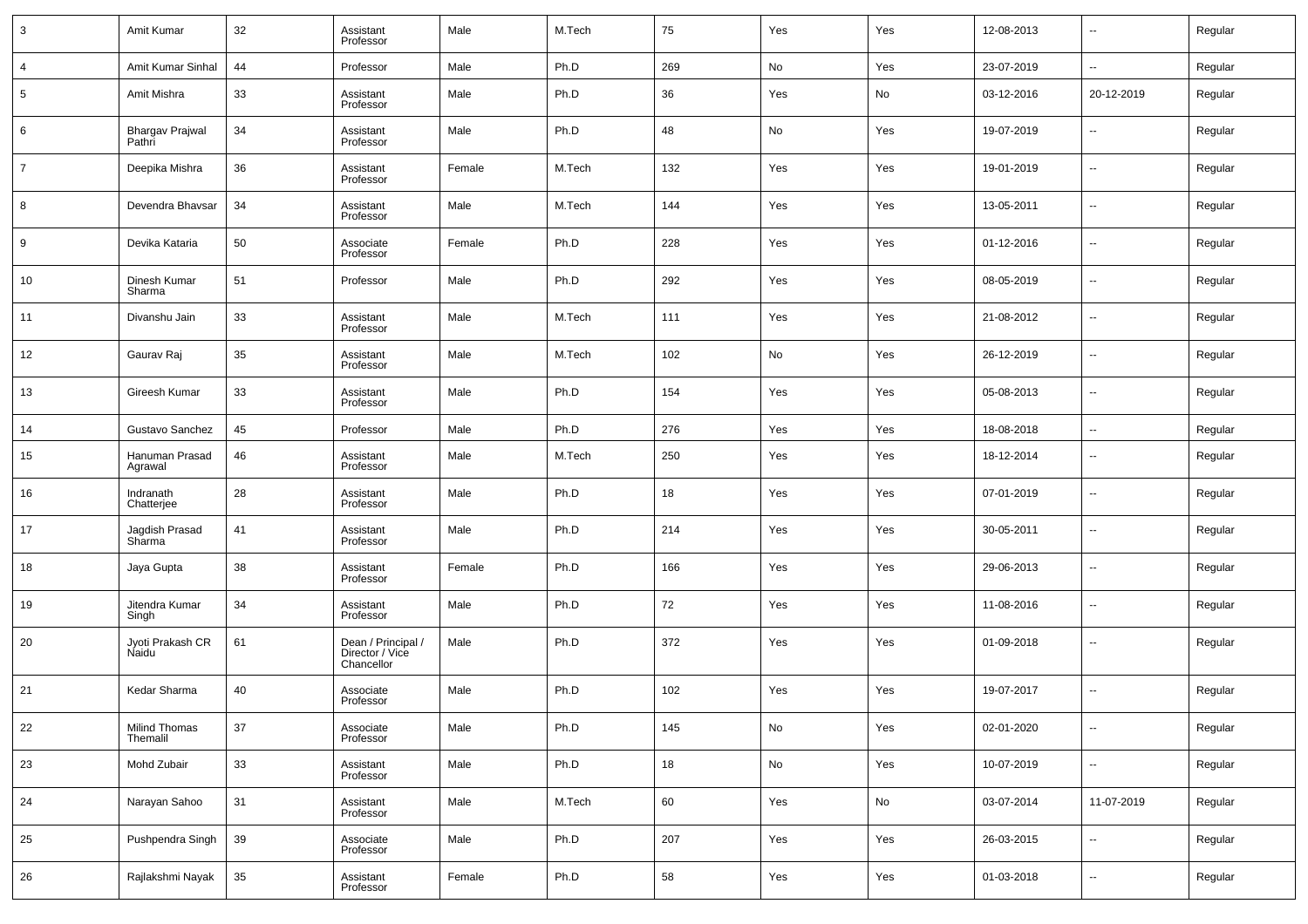| 27 | Ravi Shankar<br>Prasad     | 47 | Associate<br>Professor                              | Male   | Ph.D         | 228 | Yes | Yes | 18-01-2019 | --         | Regular                |
|----|----------------------------|----|-----------------------------------------------------|--------|--------------|-----|-----|-----|------------|------------|------------------------|
| 28 | Richa Sharma               | 33 | Assistant<br>Professor                              | Female | Ph.D         | 118 | Yes | Yes | 20-07-2013 | --         | Regular                |
| 29 | S Taruna                   | 51 | Associate<br>Professor                              | Female | Ph.D         | 288 | Yes | Yes | 05-12-2016 | --         | Regular                |
| 30 | Sandeep Kumar<br>Tomar     | 43 | Associate<br>Professor                              | Male   | Ph.D         | 270 | Yes | No  | 06-04-2011 | 02-12-2019 | Regular                |
| 31 | Sanjay Goel                | 56 | Dean / Principal /<br>Director / Vice<br>Chancellor | Male   | Ph.D         | 396 | Yes | Yes | 10-10-2018 | ۰.         | Regular                |
| 32 | Santosh Kumar<br>Verma     | 37 | Assistant<br>Professor                              | Male   | M.Tech       | 156 | Yes | Yes | 11-02-2019 | --         | Regular                |
| 33 | Satya Prakash<br>Gupta     | 67 | Professor                                           | Male   | Ph.D         | 432 | No  | Yes | 13-12-2019 | ш.         | Adhoc /<br>Contractual |
| 34 | Shahnawaz Mohd<br>Khan     | 40 | Assistant<br>Professor                              | Male   | Ph.D         | 214 | Yes | Yes | 02-05-2011 | --         | Regular                |
| 35 | Sonal Jain                 | 42 | Associate<br>Professor                              | Female | Ph.D         | 246 | Yes | Yes | 25-08-2012 | --         | Regular                |
| 36 | <b>TANMOY KUMAR</b><br>DEB | 34 | Assistant<br>Professor                              | Male   | Ph.D         | 15  | Yes | Yes | 08-04-2019 | --         | Regular                |
| 37 | Umesh Gupta                | 41 | Associate<br>Professor                              | Male   | Ph.D         | 240 | Yes | Yes | 15-06-2011 | --         | Regular                |
| 38 | Vipin Kumar Jain           | 42 | Associate<br>Professor                              | Male   | Ph.D         | 228 | Yes | Yes | 11-06-2011 | --         | Regular                |
| 39 | Vishwakarma<br>Vinod Kumar | 37 | Assistant<br>Professor                              | Male   | M.Tech       | 84  | Yes | Yes | 16-07-2013 | --         | Regular                |
| 40 | Yogesh Rohilla             | 34 | Assistant<br>Professor                              | Male   | M.Tech       | 120 | Yes | Yes | 28-06-2013 | ш.         | Regular                |
| 41 | Ankur Kulshrestha          | 36 | Other                                               | Male   | CA           | 134 | Yes | Yes | 06-08-2018 | $\sim$     | Visiting               |
| 42 | Apoorv Bamba               | 30 | Other                                               | Male   | <b>B.COM</b> | 84  | Yes | Yes | 11-10-2018 | $\sim$     | Visiting               |
| 43 | Debraj Tripathy            | 44 | Other                                               | Male   | <b>PGDM</b>  | 252 | Yes | Yes | 09-10-2019 | --         | Visiting               |
| 44 | Deepak Aggarwal            | 50 | Other                                               | Male   | <b>PGDM</b>  | 336 | Yes | No  | 05-08-2019 | 27-09-2019 | Visiting               |
| 45 | Dr Lokesh<br>Vijayvargy    | 41 | Other                                               | Male   | Ph.D         | 198 | Yes | No  | 09-10-2019 | 13-12-2019 | Visiting               |
| 46 | Jishnu<br>Changkakoti      | 51 | Other                                               | Male   | PGDBM        | 264 | Yes | Yes | 06-08-2018 | --         | Visiting               |
| 47 | Krishna Kumar<br>Ladha     | 69 | Professor                                           | Male   | Ph.D         | 402 | Yes | No  | 22-01-2019 | 23-12-2019 | Regular                |
| 48 | Lakshmi S Ladha            | 64 | Dean / Principal /<br>Director / Vice<br>Chancellor | Female | Ph.D         | 378 | Yes | No  | 22-01-2019 | 23-12-2019 | Regular                |
| 49 | Lokanath Mishra            | 43 | Associate<br>Professor                              | Male   | <b>NET</b>   | 182 | Yes | Yes | 01-07-2013 | н.         | Regular                |
| 50 | Mahesh Narayan             | 39 | Other                                               | Male   | MBA          | 204 | Yes | No  | 09-10-2019 | 13-12-2019 | Visiting               |